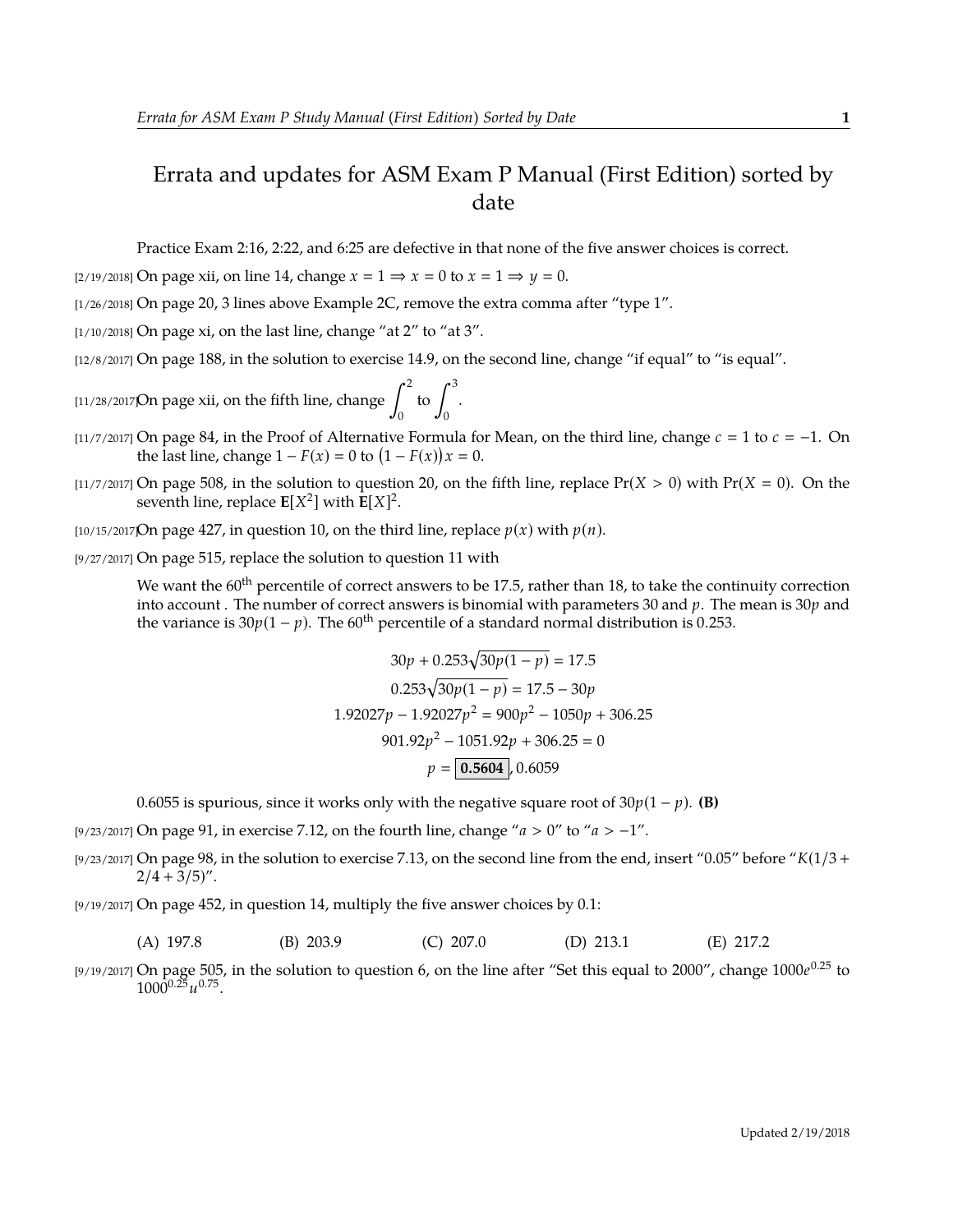[9/19/2017] On page 507, in the solution to question 14, replace the last three lines with

$$
\mathbf{E}\left[1000\max\left(0, \frac{5-T}{5}\right)\right] = 1000 \int_0^5 0.1\left(\frac{5-t}{5}\right) e^{-t/10} dt
$$

$$
= 1000 \left(\frac{5-t}{5}(-e^{-t/10})\Big|_0^5 - 0.2 \int_0^5 e^{-t/10} dt\right)
$$

$$
= 1000 \left(1 - 2(1 - e^{-0.5})\right) = 213.06 \tag{D}
$$

- [9/16/2017] On page 470, in the solution to question 13, 6 lines and 4 lines from the end (once apiece), change  $100\theta(2 + \theta)$  to  $100(2 + \theta)$ ; delete  $\theta$ .
- [9/14/2017] On page 345, in the solution to exercise 24.8, onthe second line, change **E**[*X* | *Y* − 10] to **E**[*X* | *Y* 10].
- <sup>[9/11/2017] On page 345, in the solution to exercise 24.5, on the fourth line, replace  $\rho^2(1-\sigma_Y^2)$  with  $\sigma_Y^2(1-\rho^2)$ .</sup>
- [9/4/2017] On page 97, in the solution to exercise 7.10, on the line for  $F(1^-)$ , remove the negative sign before  $\frac{1}{8}$ .
- [9/4/2017] On page 239, in the solution to exercise 17.7, on the first displayed line, change  $f_X(5)$  to  $f_X(0.5)$ .
- [8/24/2017] On page 56, in the solution to exercise 4.11, on the last line, change 0.001/0.0071 to 0.0001/0.0071.
- $[8/16/2017]$  On page 379, in exercise 27.13, on the displayed line, put a negative sign in front of the first  $\infty$  on the right.
- $_{[8/16/2017]}$  On page 391, on the second line of the answer to Example 28C, change  $\sqrt(y)$  to  $\sqrt{y}$ . On the fourth line, change  $|h_i(y)|$  to  $|h'_i$  $\prime_i'(y)$ .
- [8/15/2017] On page 357, in the solution to exercise 25.12, on the last line of the page, change 2,000,000 to 1,000,000.
- [8/15/2017] On page 381, in the solution to exercise 27.1, on the second to last line of the page, delete the negative sign after the equals sign.
- [8/13/2017] On page 237, in the solution to exercise 17.2, on the displayed line, replace  $Pr(A \cup B)$  with  $Pr(A \cap B)$ .
- $[8/13/2017]$  On page 278, in formula (20.8), replace  $i = 1$  at the bottom of the summation sign with  $i = 0$ .
- [8/13/2017] On page 316, in the solution to exercise 22.15, on the third displayed line, replace d*y* with d*x*.
- [8/6/2017] On page 162, replace the solution to exercise 12.12 with the following:

With no deductible, the expected payment for a uniform distribution is the midpoint of the interval, or 500.

With a deductible *d*, the expected payment is the probability that the loss is above the deductible, 1 − *d*/1000, times the midpoint of the payment after the deductible, (1000 − *d*)/2. So we want

$$
\left(1 - \frac{d}{1000}\right)\left(\frac{1000 - d}{2}\right) = 0.25(500) = 125
$$

$$
\left(\frac{1000 - d}{1000}\right)\left(\frac{1000 - d}{2}\right) = 125
$$

$$
(1000 - d)^2 = 125(2)(1000) = 250,000
$$

$$
1000 - d = 500
$$

$$
d = 500
$$
 (C)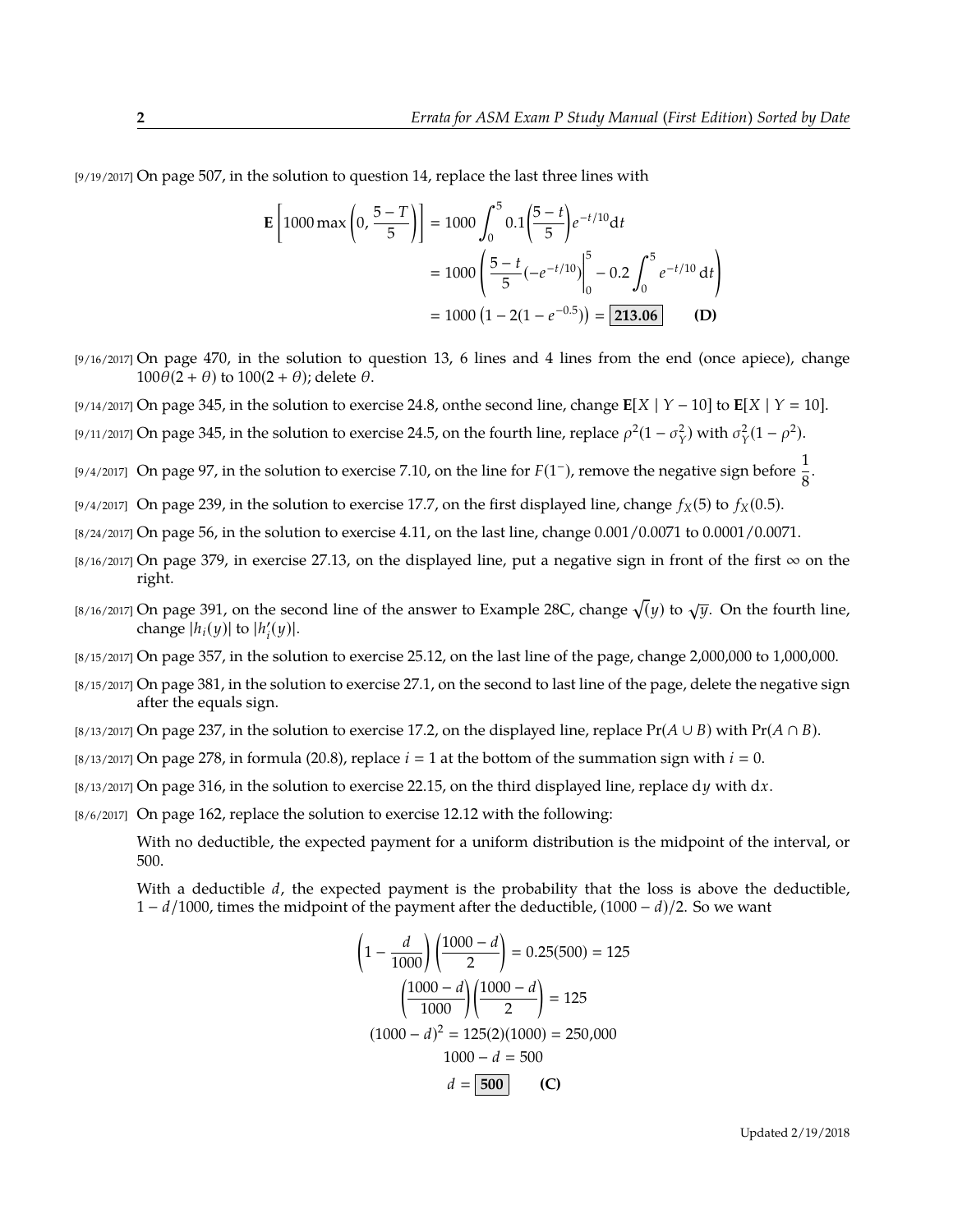[8/4/2017] On page 331, in the solution to exercise 23.3, on the second-to-last line, put Φ before  $\left( \frac{-3}{\sqrt{2}} \right)$ 4

[7/24/2017] On page 289, in the solution to exercise 20.21, on the fist line of the page, change "admission" to "admissions". On the third line of the page, change  $(0.2<sup>2</sup>)$  to  $(0.2)$ .

[7/20/2017] On page 232, replace the second line with

$$
\text{Var}(Y \mid X = 0.2) = \frac{0.316}{0.648} - \left(\frac{0.424}{0.648}\right)^2 = \boxed{0.059518}
$$

[7/20/2017] On page 253, replace the solution to exercise 18.7 with:

Use the double expectation formula. Let *W* be the sentence and *X* be the amount of time in prison. Then

$$
\mathbf{E}[X] = \text{Pr}(\text{parole}) \mathbf{E}[X \mid \text{parole}] + (1 - \text{Pr}(\text{parole})) \mathbf{E}[X \mid \text{no parole}]
$$

$$
= \frac{2}{3} \mathbf{E}[X \mid \text{parole}] + \frac{1}{3}(4.5)
$$

To calculate  $E[X | \text{parole}]$ , we use the double expectation formula again. Let  $Y = X | \text{parole}$ . If  $W < 4$ , then the criminal is expected to serve 2 years; otherwise he is expected to serve *W*/2.

$$
\mathbf{E}[Y] = \Pr(W < 4) \mathbf{E}[Y \mid W < 4] + \Pr(W \ge 4) \mathbf{E}[Y \mid W \ge 4] = \frac{1}{3}(2) + \frac{2}{3}(2.5) = \frac{7}{3}
$$

Putting our two calculations together,

$$
E[X] = \frac{2}{3} \left( \frac{7}{3} \right) + \frac{1}{3} (4.5) = 3 \frac{1}{18} = 3.05556
$$

 $[7/20/2017]$  On page 478, in the solution to question 8, on the first line of the page, the first sum should be from  $n = 2$ , not  $n = 1$ .

[6/22/2017] On page 381, in exercise 27.21, on the first line, delete "independent".

[6/16/2017] On page 376 in Table 27.1 on the last line, change the argument (0) to (0,0) in both places, and change ∂ <sup>2</sup>*M* .

$$
\frac{\partial^2 M}{\partial t_i \partial t_j}
$$
 to 
$$
\frac{\partial^2 M}{\partial t_1 \partial t_2}
$$

- [6/12/2017] On page 114, in the solution to exercise 8.12, on the third line, change the left side to 1 − *F*(2000).
- [6/12/2017] On page 131, in the solution to exercise 10.10, on the second line, change "4 from 8,  $\binom{8}{4}$ " to "4 from 9,  $\binom{9}{4}$ ".
- [6/12/2017] On page 357, in the solution to exercise 25.11, on the fifth line, change "loss size" to "payout". On the sixth line, replace "do no" with "do not".
- [6/12/2017] On page 361, on the tenth and eleventh lines, change *Y<sup>i</sup>* to *Y*.
- [5/22/2017] On page 521, in the solution to quesion 25, replace the last two lines with

$$
= \frac{1000}{900} e^{-900/\mu} \Big|_{1000}^{\infty}
$$

$$
= \frac{10}{9} (1 - e^{-0.9}) = \boxed{0.6594}
$$

.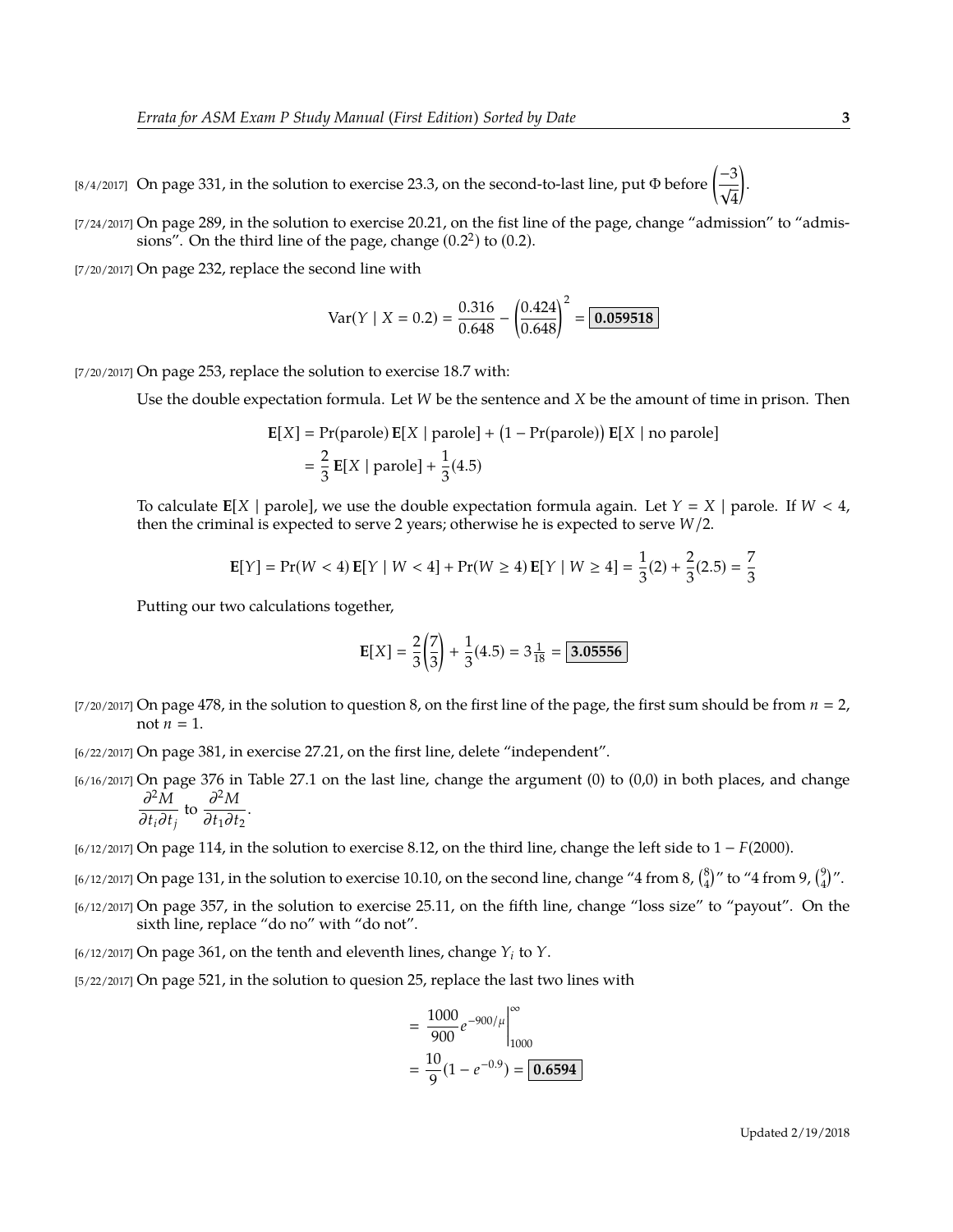[5/19/2017] On page 461, in question 23, on the second line, insert 1/2 before  $e^{-x/2}$ .

- [5/9/2017] On page 209, in the solution to exercise 15.16, on the second line on the left side, change  $c_i \sum_i X_i$  to  $\sum c_i X_i$ .
- [5/8/2017] On page 177, on the second line, change  $E[g(x, y)]$  to  $E[g(X, Y)]$ .
- [5/8/2017] On page 429, in question 22, on the last line of the question, replace  $1/2a^3$  with  $2/a^3$ . None of the answer choices is correct.
- [5/8/2017] On page 481, replace the last line of the solution to question 22 with

$$
= \frac{3}{7}\left(-\frac{1}{2^2} + \frac{1}{(2/3)^2} + \frac{4}{3}(2)\right) = \frac{3}{7}\left(\frac{14}{3}\right) = \boxed{2}
$$

[4/2/2017] On page 7, in exercise 1.10, statements (iv) and (vi) are inconsistent. Here is a revised question:

An insurance company finds that among its policyholders:

- (i) Each one has either health, dental, or life insurance.
- (ii) 81% have health insurance.
- (iii) 36% have dental insurance.
- (iv) 24% have life insurance.
- (v) 5% have all three insurance coverages.
- (vi) 14% have dental and life insurance.
- (vii) 12% have health and life insurance.

Determine the percentage of policyholders having health insurance but not dental insurance.

[4/2/2017] On page 14, here is the solution to the revised version of exercise 1.10:

Since everyone has insurance, the union of the three insurances has probability 1. If we let *H*, *D*, and *L* be health, dental, and life insurance respectively, then

> $1 = P[H \cup D \cup L]$  *P*[*H*] + *P*[*D*] + *P*[*L*] − *P*[*H* ∩ *D*] − *P*[*H* ∩ *L*] − *P*[*D* ∩ *L*] + *P*[*H* ∩ *D* ∩ *L*]  $= 0.81 + 0.36 + 0.24 - P[H \cap D] - 0.14 - 0.12 + 0.05$  $= 1.20 - P[H \cap D]$

so  $P[H \cap D] = 0.20$ . Since 81% have health insurance, this implies that  $0.81 - 0.20 = 61\%$  have health insurance but not dental insurance.

[3/30/2017] On page 86, on the second-to-last line of the page, change "maximum" to "minimum".

[3/30/2017] On page 259, two lines above equation (19.1), and also in equation (19.1), replace (1−*p*) <sup>1</sup>−*<sup>k</sup>* with (1−*p*) *n*−*k* .

[3/30/2017] On page 263, in equation (19.1), replace  $(1 - p)^{1-k}$  with  $(1 - p)^{n-k}$ .

- [3/30/2017] On page 278, on the ninth line, change "one more" to "one less".
- [3/30/2017] On page 375 three lines from the bottom, and also on page 376 two lines from the bottom of Table 27.1, change  $\exp(t_1 X + t_x Y)$  to  $\mathbf{E}[\exp(t_1 X + t_2 Y)].$
- [3/28/2017] On pages 401–402, there is an error in step 2 that affects all subsequent steps. Replace steps 2–6 with the following: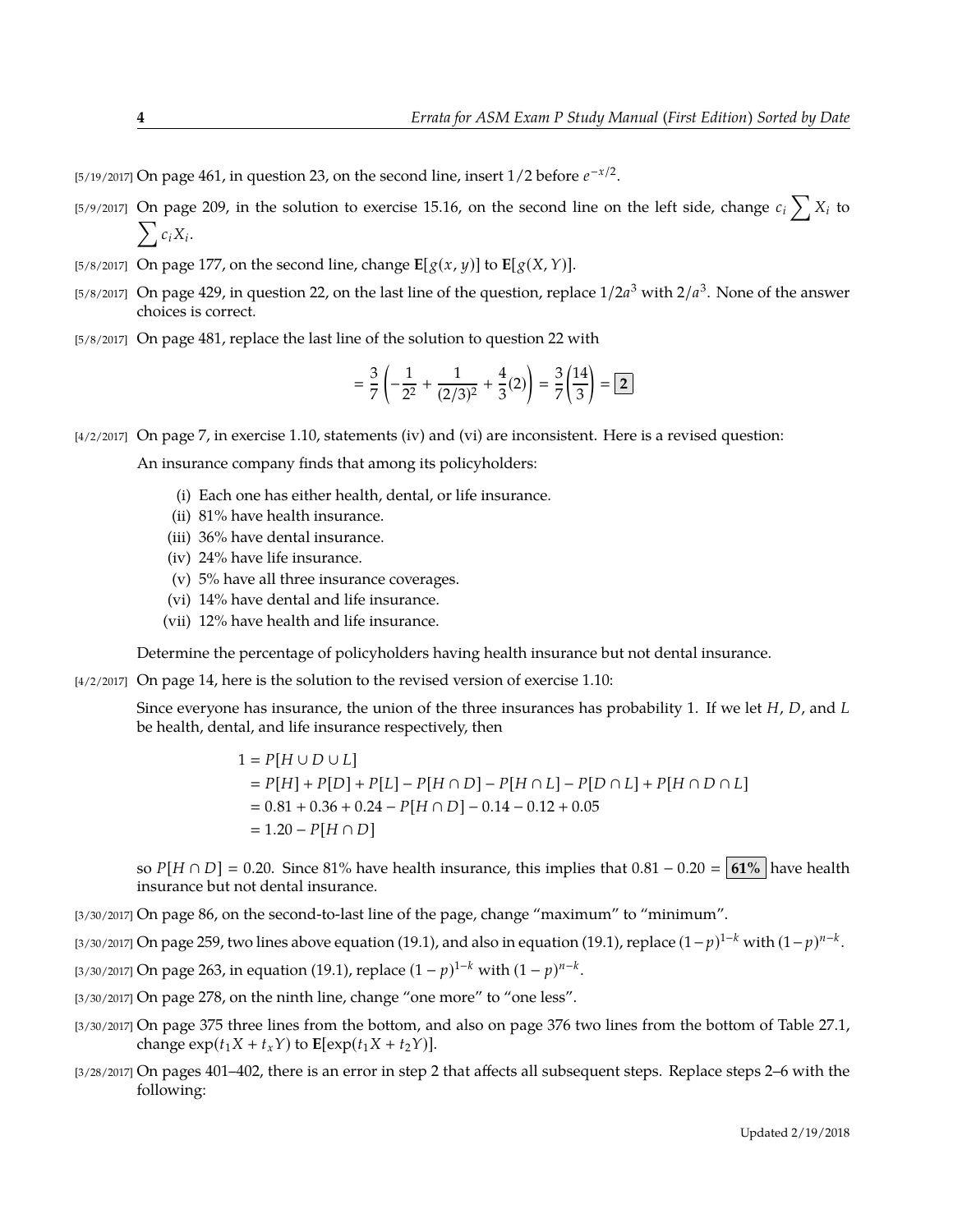- 2. Determine the inverse transformation: express *X* and *Y* as functions of *W* and *Z*. With  $Z = X/Y$ and  $W = X$ . The inverse transformation is  $X = W$  and  $Y = X/Z = W/Z$ .
- 3. Calculate the Jacobian of the inverse transformation. The Jacobian is the determinant of the matrix of partial derivatives, or the determinant of

$$
J = \begin{vmatrix} \frac{\partial x}{\partial z} & \frac{\partial x}{\partial w} \\ \frac{\partial y}{\partial z} & \frac{\partial y}{\partial w} \end{vmatrix}
$$

 $\overline{\phantom{a}}$ I I I I  $\overline{\phantom{a}}$ 

In our example, the matrix of partial derivatives of *X* and *Y* with respect to *Z* and *W*, in that order, is

$$
\begin{vmatrix} 0 & 1 \\ -\frac{w}{z^2} & \frac{1}{z} \end{vmatrix}
$$

The determinant of a 2 × 2 matrix  $\begin{pmatrix} a & b \\ c & d \end{pmatrix}$  is  $ad - bc$ . In our example, the Jacobian is

$$
0 \cdot \frac{1}{z} - 1 \cdot \left(-\frac{w}{z^2}\right) = \frac{w}{z^2}
$$

4. The joint density function of the transformed variables is

$$
f_{Z,W}(z, w) = f_{X,Y}(h_1(z, w), h_2(z, w))|J|
$$
\n(29.1)

where  $|J|$  is the absolute value of the Jacobian. In our case,  $|J| = \left|\frac{w}{z^2}\right|$ .

5. The domain of the variables must be transformed as well. Since we are interested in *Z*, the domain would be expressed as a range of *z* and a range of *w* as a function of *z*.

In our example, with  $Z = X/Y$ ,  $W = X$ , suppose  $0 \le x \le y \le 1$ . Then we would replace *x* and *y* with *w* and *w*/*z* respectively:  $0 \le w \le w/z \le 1$ . We see that  $0 \le z \le \infty$ . We also see that  $0 \le w \le w/z$ , implying only that  $w \ge 0$ , and  $w/z \le 1$ , implying  $w \le z$ . We conclude  $0 \le z \le \infty$  and  $0 \leq w \leq z$ .

6. Integrate  $f_{Z,W}(z, w)$  over *w* to obtain the marginal density function of *Z*. In our case,  $f_Z(z)$  =  $\int_0^z f_{Z,W}(z,w)dw$  for  $z \ge 0$ .

 $[3/25/2017]$  On page 225, in the solution to exercise 16.9, on the second line, replace  $f_Y(y)$  with  $f_X(x)$ .

[3/13/2017] On page 242, in the solution to exercise 17.15, replace all lines after the fourth with:

Thus the conditional distribution of  $Y$  given  $X = 1.5$  is

$$
f(y \mid X = 1.5) = \frac{(1.5 + y)/8}{5/8} = \frac{1.5 + y}{5} \quad \text{for } 0 < y < 2
$$

The first and second moments of  $Y \mid X = 1.5$  are

$$
\int_0^2 y \left(\frac{1.5 + y}{5}\right) dy = \frac{0.75y^2 + y^3/3}{5} \bigg|_0^2 = \frac{17}{15}
$$

$$
\int_0^2 y^2 \left(\frac{1.5 + y}{5}\right) dy = \frac{0.5y^3 + y^4/4}{5} \bigg|_0^2 = \frac{8}{5}
$$